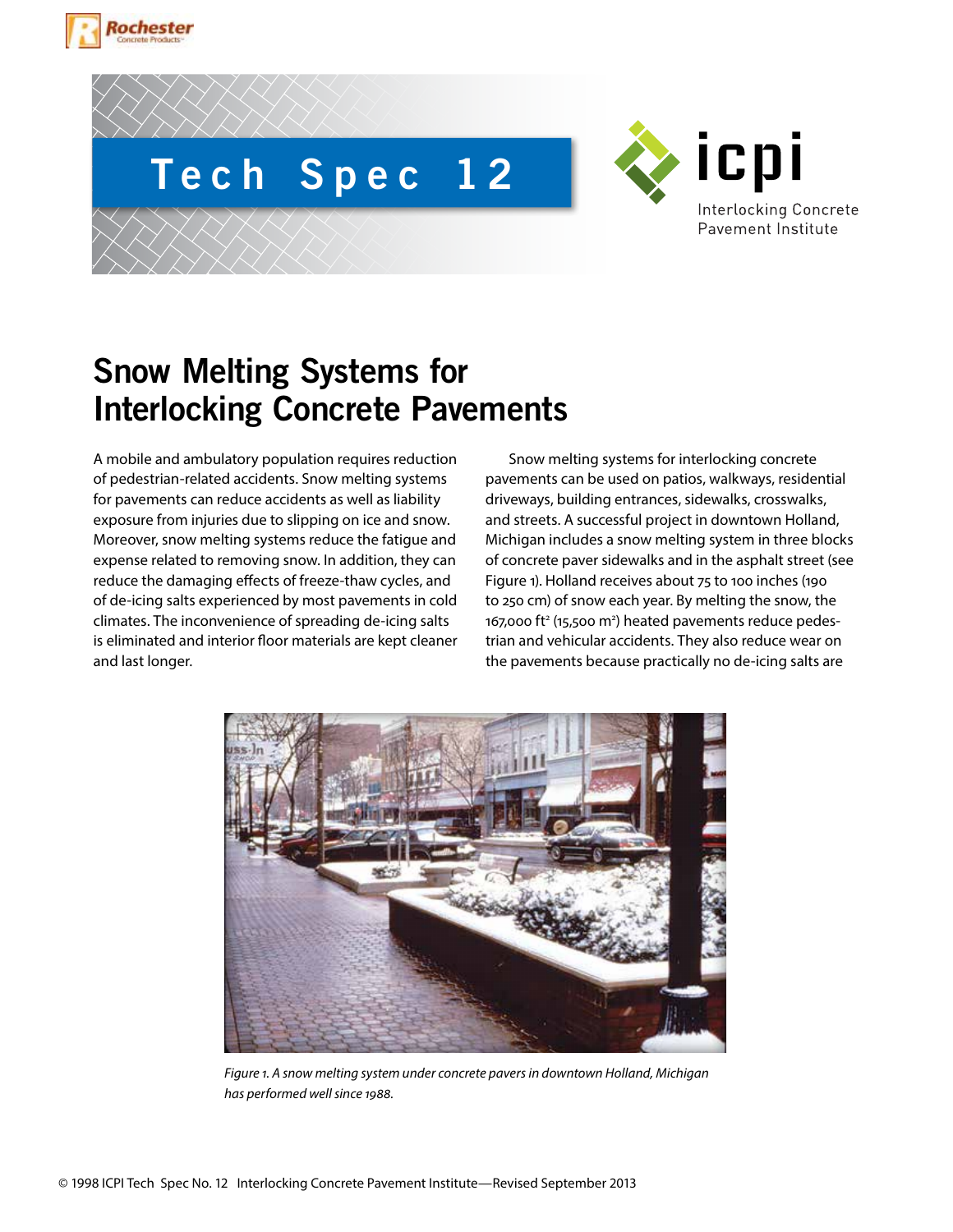

*Figure 2. Typical components of a snow melting system for interlocking concrete pavements*

needed. Neither the merchants nor the city crews remove snow in this area of the business district, and the floors inside the stores are kept cleaner.

In addition to exterior applications, heating systems under concrete pavers have been used in interior areas such as around swimming pools, hot tubs, and saunas. The heat creates a comfortable, low-slip walking surface for bare feet and it also warms the room.

#### **Types of Systems**

Two kinds of systems are used to convey heat to the pavement surface: electric or liquid. Electric systems use wires to radiate heat. Generally, electric systems have a lower initial cost, but a substantial operating cost. They

**ASTM D 2490 Sieve Size**  Percent Passing 2 in. (50 mm) 100 1 in. (377.5 mm) 95 to 100 3/4 in. (19.0 mm) 70 to 92 3/8 in. (9.5 mm) 50 to 70 No. 4 (4.75 mm) 35 to 55 No. 30 (0.600 mm) 12 to 25 No. 200 (0.075 mm)  $\vert$  0 to 8

*Table 1. Gradation for Crushed Stone Aggregate Base*

involve a series of control switches, thermostats, and snow-sensing apparatus. One electric system consists of heat tapes (flat wires) that automatically stop heating when sufficient energy is released. When they cool, the wires automatically allow more heat through them.

Liquid systems (also known as hydronic systems) use a mix of hot water and ethylene or propylene glycol mix in flexible pipes. They have a higher initial cost but a lower operating cost. Hot water systems consist of flexible pipes, pipe manifolds, pumps, switches, a water heater, thermostats, and snow sensors. They typically

rely on a boiler that heats a building. Figure 2 illustrates the typical components of an interlocking concrete pavement with a snow melting system.

Snow melting systems generally do not completely dry the pavement surface. Rather, they melt the snow to water which drains away. Completely evaporating the water on the pavement surface is not economically practical since it requires more energy than for melting snow to water. Occasionally, snowfall or drifting may exceed the heat output of the snow melting system. While some snow remains, it will be easier to remove due to the warm pavement surface.

Snow melting systems can be part of new construction or added later. For driveways, pipes or wires can be placed in the wheel tracks to reduce installation costs. However, the remaining snow may require removal if it blocks the movement of vehicles.

The performance of a snow melting system is measured in inches (cm) of snow melted per hour. Its performance is based on heat output measured in BTUs (British Thermal Units) or watts per square meter (m<sup>2</sup>) of pavement. Performance depends on consideration of three overall design factors. First is the rate of snowfall. Second is the temperature of the snow influenced by the air temperature. About 90% of all snow falls between 35° F ( $2$  C $\degree$ ) and 10 $\degree$  F (-12 $\degree$  C). On average, snow falls at about 26° F (-3° C). The lower the air temperature, the less dense the snow. For warmer, wetter, and more dense snow, more energy per area of pavement is required to melt it. Third, wind conditions greatly influence performance of a snow melting system. Strong winds remove heat from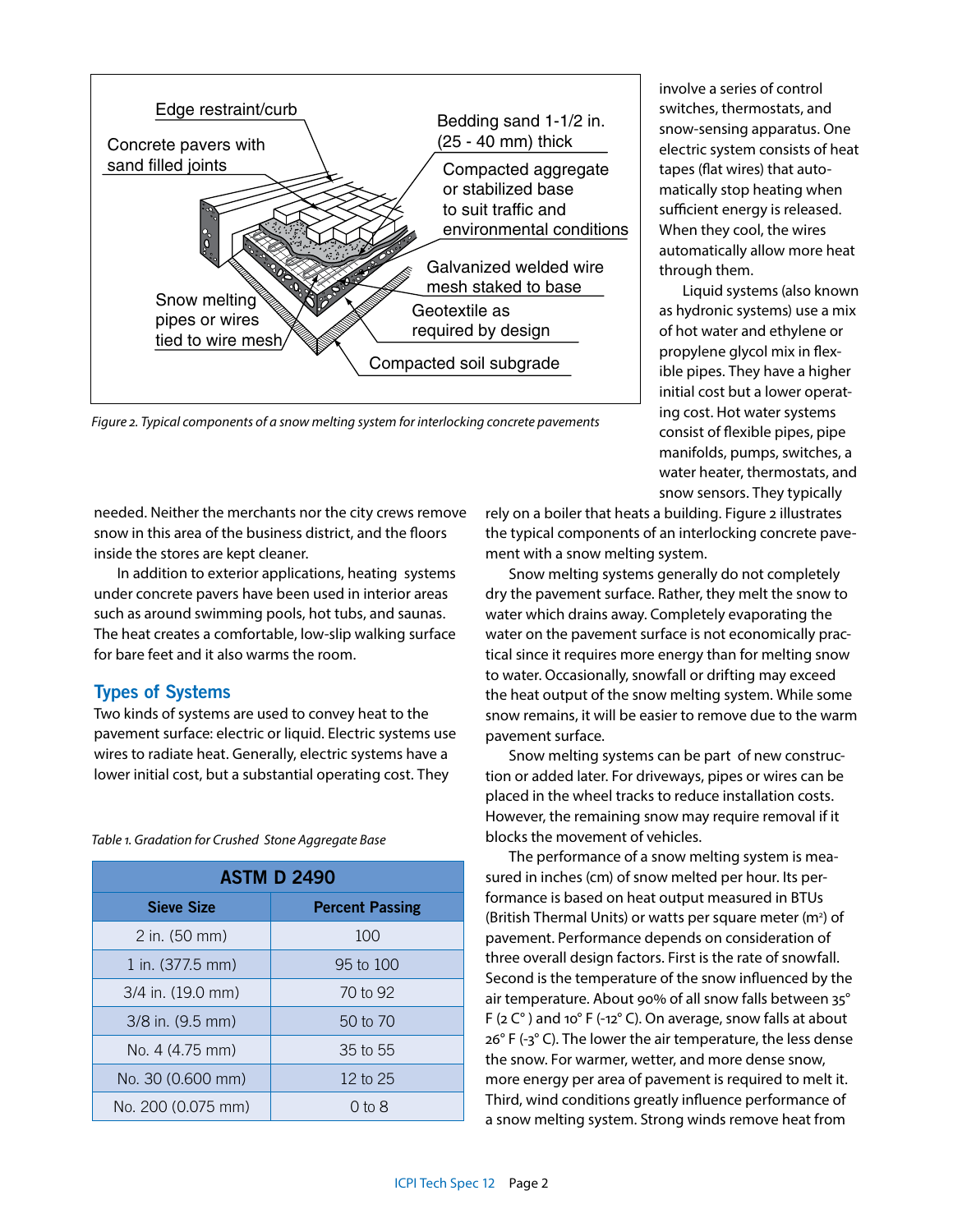

*Figure 3. Cross sections of a typical heated interlocking concrete pavement for pedestrian and driveway applications*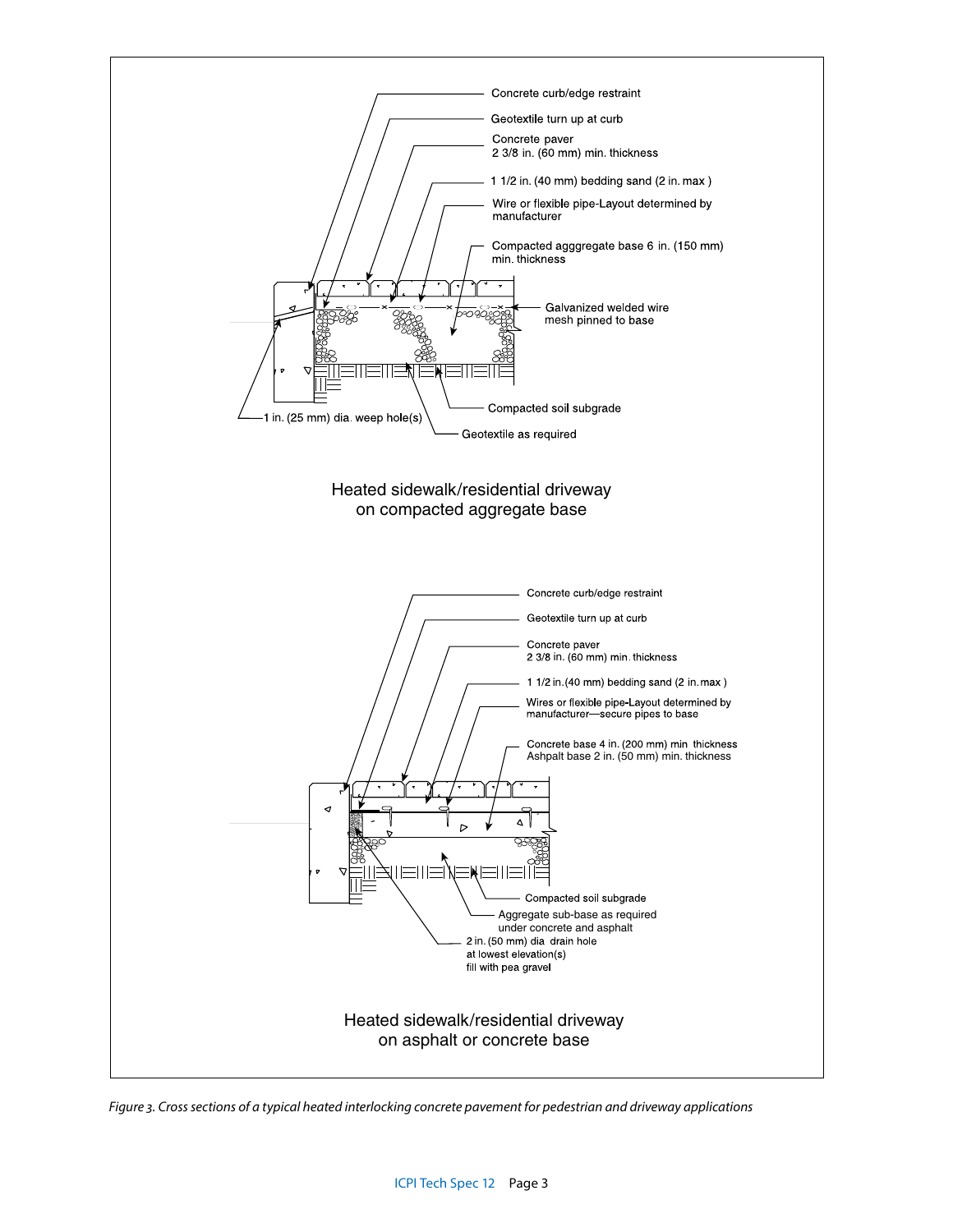

*Figure 4. Pipes for a hydronic (liquid) heating system are placed on wire mesh and fastened to it with plastic ties prior to spreading the bedding sand and installing the pavers.*

a pavement faster than calm air. Location of buildings, walls, landscaping, and fences will influence the amount of wind across a pavement, heat loss, and ultimately the design and performance of snow melting systems.

Rate of snow melting will vary with the application. For example, "Melting 1 in. (25 mm) of snow per hour is usually acceptable for a residence but may be unacceptable for a sidewalk in front of a store. Hospital entrances and parking ramp inclines need to be free of snow and ice at all times"(1). Most manufacturers of liquid and electric snow melting systems also provide design guidelines and/or software to calculate the BTUs per square foot (watts/m2) required to melt a range of snow storms for a given region. The guidelines work through a series of calculations that consider the snow temperature (density), ambient temperature, exposure of the pavement to wind, and unusual site conditions. They provide recommendations on the size and spacing of pipes or wires required, as well as the temperature of the fluid, its rate of flow, or the electricity required. The Radiant Panel Association (radiantpanelassociation.org) provides design guidelines for liquid snow melt systems.

Controls for activating the snow melting system can include a thermostat in the bedding sand to maintain its temperature above freezing. Another kind of control is located near the pavement and activates the heating system when snow or ice falls. Sometimes a low level of heat is maintained in the pipes or wires and is increased by the sensor when snow falls.

#### **Construction Guidelines**

Snow melting systems with concrete pavers can be built with three types of bases: concrete, asphalt, or crushed stone aggregate. Concrete and asphalt bases are recommended for roads and crosswalks. While these bases may be used for driveways and pedestrian applications, a crushed stone aggregate base may be more cost-effective.

# **Aggregate Bases for Pedestrian and Driveway Applications**

**Subgrade Preparation**—*ICPI Tech Spec 2–Construction of Interlocking Concrete Pavements* should be reviewed with this technical bulletin, as it offers guidelines for subgrade preparation, base materials, and installation of bedding sand and concrete pavers. Preparation and monitored compaction of the soil subgrade and the aggregate base are essential to long-term performance. The soil subgrade and base aggregate should be compacted to a minimum of 98% standard Proctor density, per ASTM D 698 (2). Geotextile is recommended over compacted clay soils and silty soils. The geotextile separates the aggregate from the soil, keeping the base consolidated through long-term changes in moisture and temperature, as well as freezing and thawing. Drain pipes may be required in slow draining soils, especially under vehicular applications.

**Base materials and preparation**—Recommended gradations for aggregate base materials are those typically used under asphalt pavements that meet standards published by the local, state, or provincial departments of transportation. If no standards exist, the gradation shown per ASTM D 2490, *Standard Specification for Graded Aggregate Material for Bases or Subbases for Highways or Airports*  in Table 1 is recommended (3).

The minimum thickness of the base should be at least 6 in. (150 mm) for pedestrian areas and 10 in. (250 mm) for driveways. Thicker bases, or those stabilized with cement or asphalt, may be required in areas of weak soils subgrades (California Bearing Ratio < 4), in low-lying areas where the soil drains slowly, or in areas of extreme cold and frost penetration. The minimum surface tolerance of the compacted base should be  $\pm$  3/8 in. over a 10 ft ( $\pm$ 10 mm over a 3 m) straightedge. Density and surface tolerances should be checked before proceeding with installation of the snow melting wires or pipes.

Prior to placing the wires or pipes, a galvanized wire mesh is placed over the surface of the base. The wire mesh is secured to the base with stakes. The wires or pipes are tied with plastic ties to the wire mesh. Figure 3 illustrates a typical assembly for a pedestrian or drive-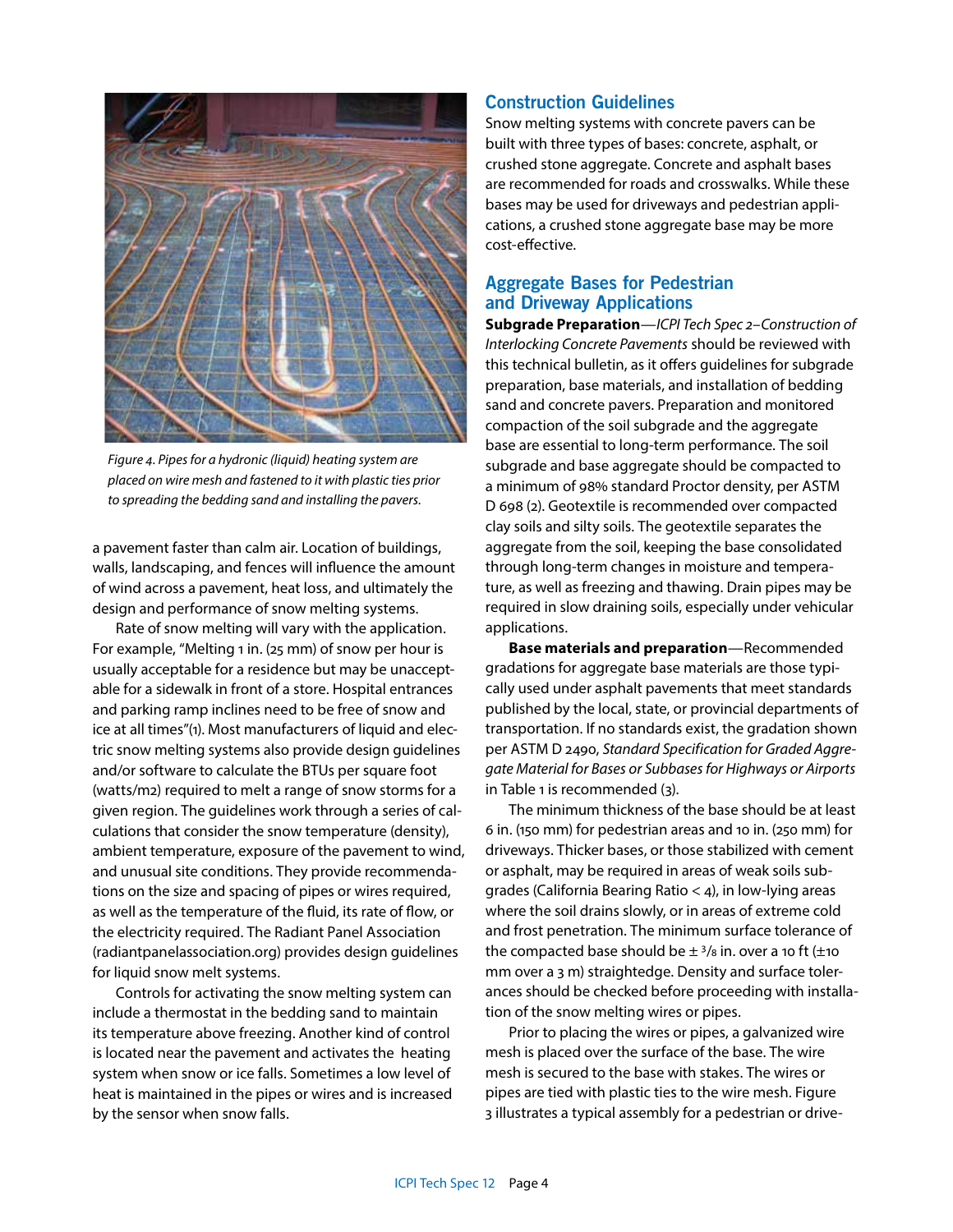

Heated crosswalk or street on concrete base

*Figure 5. A typical cross section of a heated interlocking concrete pavement for crosswalks and roads subject to vehicluar traffic. For asphalt bases, pipes should be located at least 11/2 in. (40 mm) under the asphalt.*

way application. Figure 4 shows a heating system for a residential driveway tied to the wire mesh.

In some instances, rigid foam insulation may be required over the base. The insulation is placed under the bedding sand with wires or pipes in pedestrian applications only.

Insulation is not recommended in vehicular applications due to a high risk of breaking as well as trapping moisture above it. Insulation may be required on heated pavements over a high water table, when the heating system is operated manually, or when the perimeter of the heated area is large in relation to the total area, as with a long sidewalk. The manufacturer of the heating system should be consulted for specific guidance on insulation thickness, as well as when and where to use it.

Some contractors install the wires or pipe into the top of the base without wire mesh. This is accomplished by installing the pipes or wires in the last inch (25 mm) or so of compacted base surface. Base material is added and compacted to bring the level of the base to its final grade. The pipe or wire is exposed and flush with the compacted surface of the base. The absence of wire mesh will facilitate screeding of the bedding sand.

## **Asphalt and Concrete Bases for Vehicular Applications**

For areas subject to constant vehicular traffic such as crosswalks or roads, wires or pipes should be placed in a concrete slab or in asphalt (rather than on top of these materials). This will protect the pipes or wires from damage due to wheel loads. Bedding sand and pavers are placed over them. Figure 5 illustrates a typical construction assembly.

Asphalt or concrete pavement materials and thicknesses should be designed to local standards. The manufacturer of the snow melting system can provide additional guidance on the location and detailing of wires or pipes in asphalt or concrete. Generally, they are placed within the concrete slab with a minimum 2 in. (50 mm) clearance from the top and bottom. For asphalt, the pipes are located at least 11/2 in. (40 mm) below the bottom of the asphalt layer. Asphalt has a lower heat transfer rate than concrete so asphalt may require more costly, closer spacing of the pipes or wires.

When using an asphalt or concrete base, drainage of excess water in the bedding sand is recommended. Drainage can be achieved by weep holes through the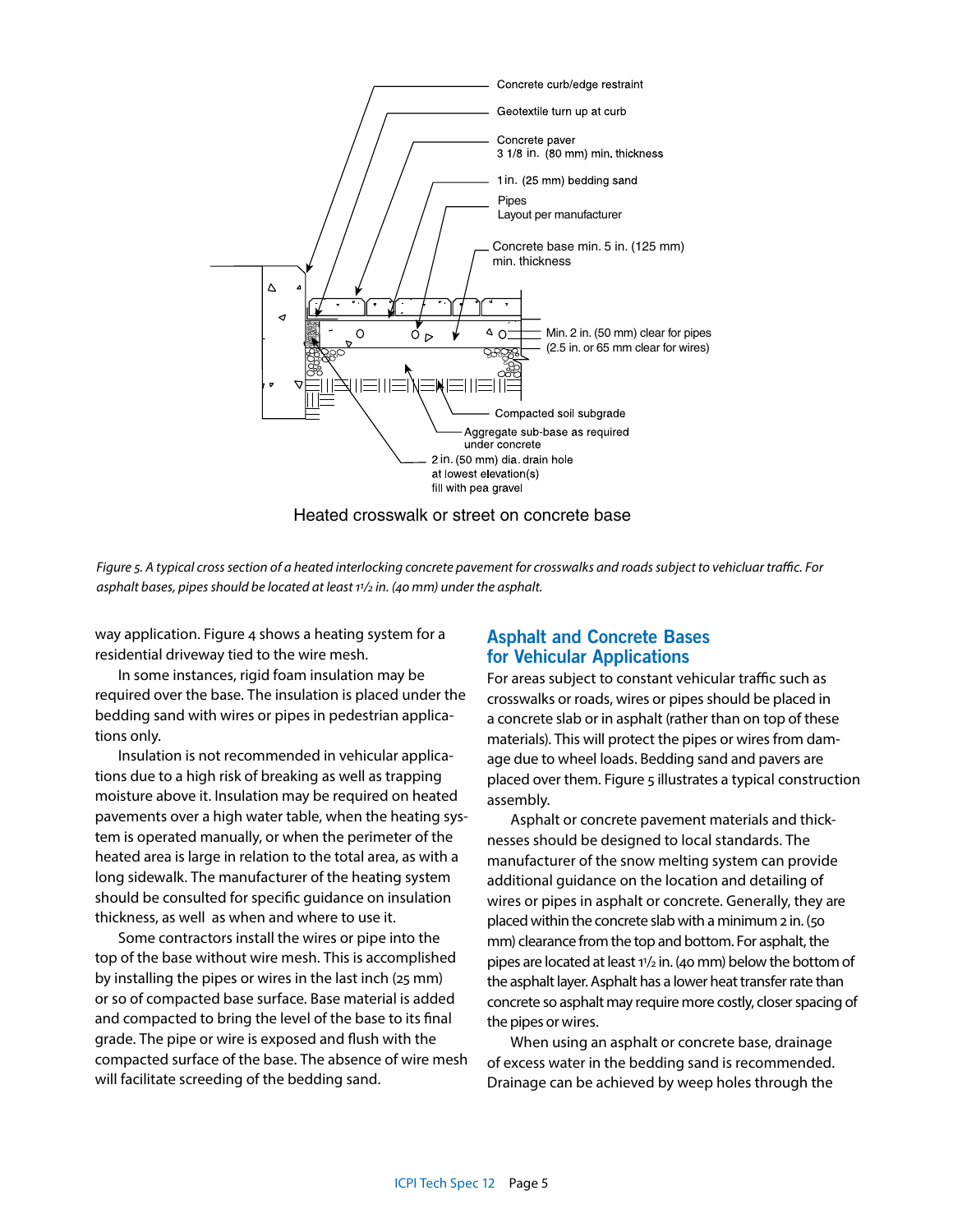

*Figure 6. Experienced electrical and plumbing contractors should install snow melting systems.*



*Figure 7. Spreading and screeding bedding sand must be done without moving or damaging pipes or wires for melting snow.*

pavement and base at the lowest points. These holes should be 2 in. (50 mm) in diameter and covered with geotextile to prevent loss of bedding sand into them.

# **Layout of the Heating System**

After receiving consultation and design recommendations from the manufacturer, the installation of wiring or pipe should be done by an electrical and/or plumbing contractor experienced with installing these systems (Figure 6). The installed system should be tested for leaks before placing sand or pavers over it. Liquid systems should have their pipes filled and placed under pressure prior to placing asphalt or concrete over them.

The wires are generally no thicker than  $3/4$  in. (19 mm). Pipes can vary in diameter from  $1/2$  in. (13 mm) to 1 in. (25 mm) depending on the area to be heated and system

flow requirements. Reference 7 provides design and installation guidelines for hydronic pipe and electric wire systems.

**Bedding sand**—Normally, a consistently thick layer between 1 to  $11/2$  in. (25 to 40 mm) is recommended under concrete pavers. With snow melt systems, up to 2 in. (50 mm) (before compaction) of bedding sand may be required to cover and protect the wires or pipes. The gradation of the bedding sand should conform to ASTM C 33 (3) or CSA A23.1 (5) as shown in Table 2. Limestone screenings or stone dust should not be used as they often have material passing smaller than the No. 200 (0.075 mm) sieve. This fine material slows the drainage of the bedding sand layer. The bedding should be moist when screeded but not saturated. Screed bars (for screeding bedding sand) will need to be carefully placed so as to

| <b>ASTM C 33</b>  |                        | <b>or</b> | <b>CSA A23.1</b>  |                        |
|-------------------|------------------------|-----------|-------------------|------------------------|
| <b>Sieve Size</b> | <b>Percent Passing</b> |           | <b>Sieve Size</b> | <b>Percent Passing</b> |
| $9.5$ mm          | 100                    |           | $10 \text{ mm}$   | 100                    |
| 4.75 mm           | 95 to 100              |           | $5 \text{ mm}$    | 95 to 100              |
| $2.36$ mm         | 85 to 100              |           | $2.5 \text{ mm}$  | 80 to 100              |
| $1.18$ mm         | 50 to 85               |           | $1.25$ mm         | 50 to 90               |
| $0.600$ mm        | $25$ to $60$           |           | $0.630$ mm        | 25 to 65               |
| $0.300$ mm        | $0$ to $30$            |           | $0.315$ mm        | 10 to 35               |
| $0.150$ mm        | $2$ to $10$            |           | $0.160$ mm        | 2 to 10                |
| $0.75$ mm         | $0$ to $1$             |           | 0.075 mm          | $0$ to $1$             |

*Table 2. Grading Requirements for Bedding Sand*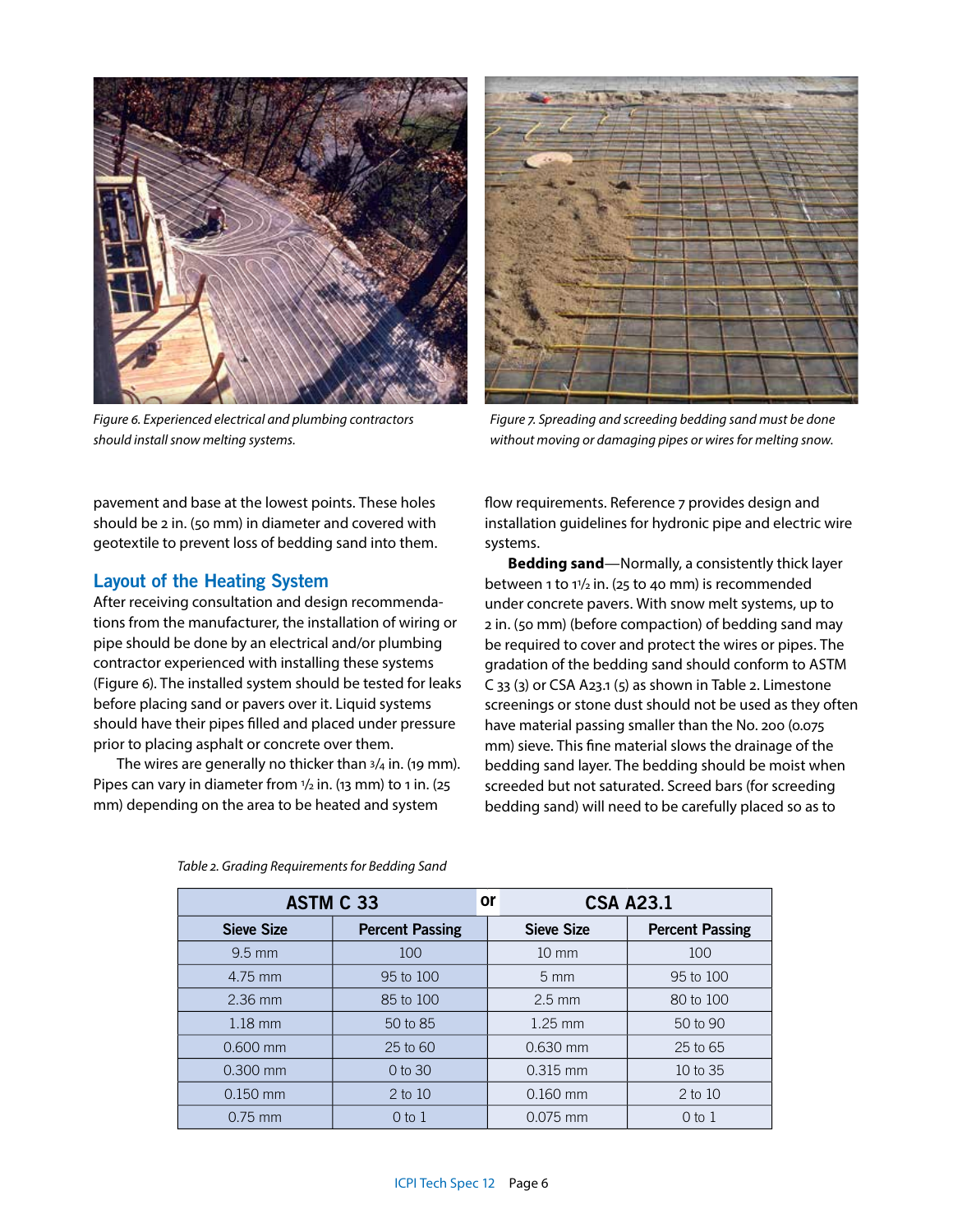

*Figure 8. Spreading joint sand over the installed concrete pavers.* 

not disturb or damage the pipe or wires during screeding of the bedding sand. (See Figure 7.)

All pavers should be compacted, their joints filled with sand and compacted again at the end of each day. If the paver installation takes more than one day, the screeded bedding sand should not extend more than a few feet (1 m) beyond the edge of the open pattern at the end of each day. If there is a chance of rain, this area should be covered with a waterproof covering to prevent the bedding sand from becoming saturated. If the bedding sand is exposed to rain, it will become saturated and will have to be replaced or left to dry for many days. Saturated bedding sand is impossible to compact effectively and often requires removal. This will be very difficult and time-consuming since

the pipes or wires will slow bedding sand removal considerably.

**Concrete pavers**—Concrete pavers should meet the requirements for strength and durability in ASTM C 936 (6) or CSA A231.2 (8). For pedestrian and residential driveway applications, 23/8 in. (60 mm) thick pavers are recommended, and 31 /8 in. (80 mm) thick for vehicular uses. Once the bedding sand is screeded smooth, place the pavers in the prescribed laying pattern. All pavers should be constrained by edge restraints. *ICPI Tech Spec 3–Edge Restraints for Interlocking Concrete Pavements* offers guidance on the selection and application of edge restraints for all applications.



*Figure 9. Final compaction of the pavers and settling of the sand into the joints.*

The concrete pavers should be compacted into the bedding sand with a 75–100 Hz plate compactor having a minimum centrifugal compactive force of 5,000 lbf (22 kN). Bedding sand is then spread across the surface of the pavers. A finer sand may be used to fill the joints that conforms to the grading requirements of ASTM C 144 (9) or CSA A179 (10). In either case, the joint sand should be dry so that it easily enters the joints between the pavers.

The concrete pavers are then compacted again and sand swept into the joints between them until they are completely full. Figures 8 and 9 show spreading the joint sand and the final compaction of the pavers. Excess sand is removed. Check with the manufacturers of snow melting systems to see if cleaners and sealers can be applied with no adverse effects to the pipes or wires. For additional guidance on the selection of cleaners and sealers, see ICPI *Tech Spec 5–Cleaning and Sealing Interlocking Concrete Pavements—A Maintenance Guide*. The minimum recommended slope of the finished pavement surface should be 2%. Water should not drain onto other pavements where it might collect and freeze.

## **Snowmelt Systems with Permeable Interlocking Concrete Pavements**

Hydronic snowmelt systems have been installed within the permeable aggregate bedding layer within permeable interlocking concrete pavements (PICP) for pedestrian applications. Compared to pipes in sand bedding,